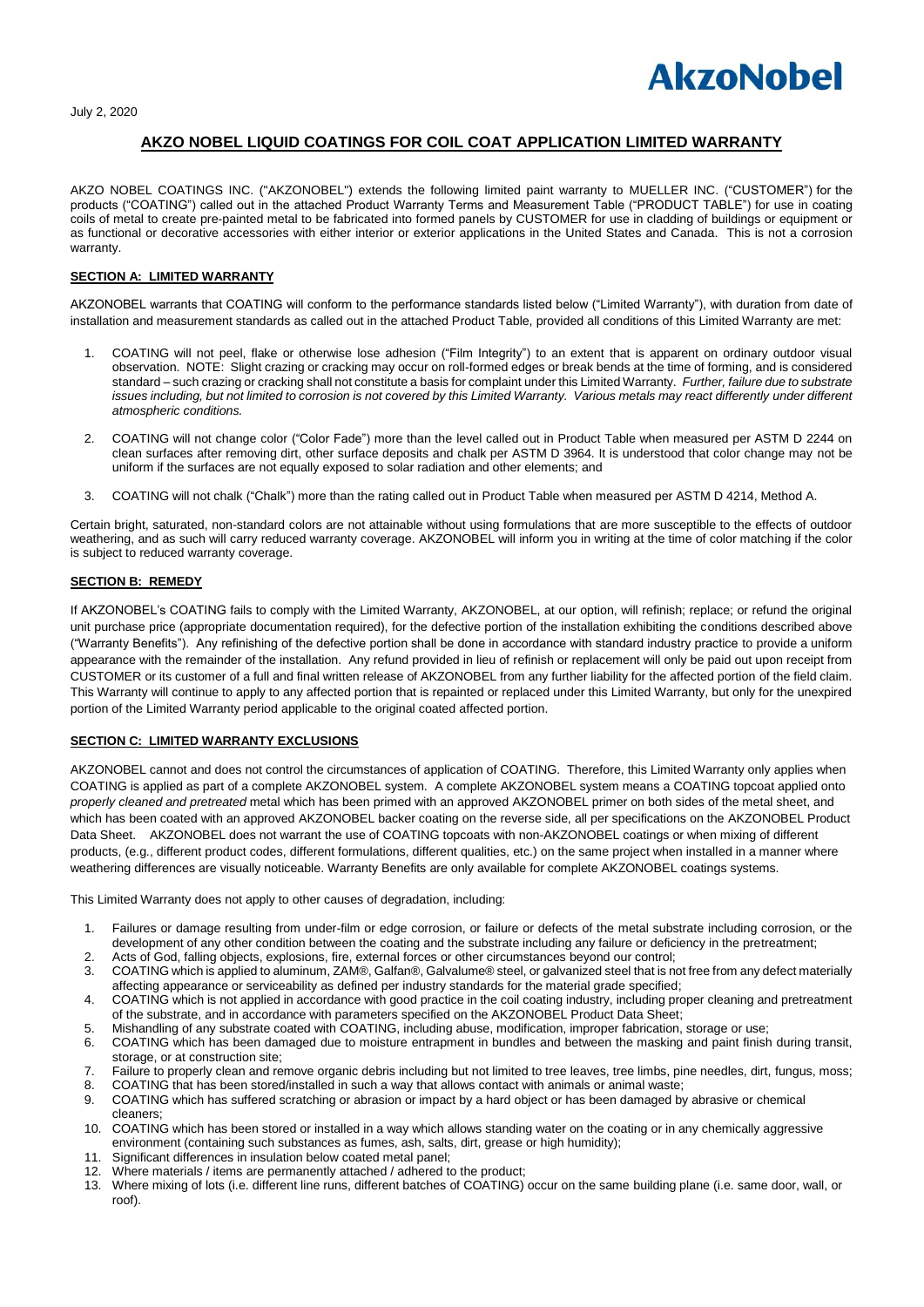

#### **SECTION D: CUSTOMER's OBLIGATIONS**

To receive Warranty Benefits under this Limited Warranty, CUSTOMER must:

- 1. Advise AKZONOBEL in writing of any claimed violation of this Limited Warranty within thirty (30) days of receiving notice thereof; and
- 2. Promptly afford AKZONOBEL the opportunity to inspect the installation/defective metal parts; and<br>3. Provide documentation to AKZONOBEL as AKZONOBEL deems necessary to confirm CUSTOMER
- 3. Provide documentation to AKZONOBEL as AKZONOBEL deems necessary to confirm CUSTOMER's complaint, including original owner's proof of purchase, records sufficient to identify the batch number and application date of the COATING and coating system involved, production records, quality control records from the coater showing compliance with AKZONOBEL application specifications and the results of tests required by those specifications. CUSTOMER must maintain this information for a period of no less than two (2) years beyond the longest period of coverage for COATING and said records shall be available to AKZONOBEL upon request.; and
- 4. Require the coil coater to send AKZONOBEL two (2) representative samples (each 12" x 12") of metal coated with each batch of COATING (as identified by batch number) promptly following its coating, identifying the number of the coil, the area(s) of coater color color measurement, the date of the coating, the COATING batch number applied, the type of substrate, the type of pretreatment and sealer and the name of the party who will fabricate the coil into building construction products; and
- 5. Maintain records for the duration of the limited warranty coverage that will identify the master coil number for each building erected in the field and shall make such records available to AKZONOBEL.

## **SECTION E: EXCLUSION OF OTHER WARRANTIES / LIMITATION OF LIABILITIES**

Except for this Limited Warranty, AKZONOBEL MAKES NO WARRANTIES, EXPRESS OR IMPLIED, ORAL OR WRITTEN, AND DISCLAIM ALL IMPLIED WARRANTIES INCLUDING WARRANTIES OF MERCHANTABILITY, FITNESS FOR A PARTICULAR PURPOSE, OR OTHER WARRANTY OF QUALITY, OR FREEDOM FROM PATENT INFRINGEMENT.

Except as provided in this Limited Warranty, AKZONOBEL has no other liability with respect to the COATING system, whether based on contract, negligence, strict liability in tort, or otherwise. AKZONOBEL WILL NOT BE LIABLE FOR SPECIAL, INCIDENTAL OR CONSEQUENTIAL DAMAGES, such as, but not limited to, damage or loss of other property or equipment, loss of profits or revenue, cost of capital, cost of purchase or replacement of other goods, or claims of customers of CUSTOMER for business or service interruptions.

#### **SECTION F: OTHER TERMS**

AKZONOBEL may change or cancel this Limited Warranty on 30 days written notice to CUSTOMER. Any changes will apply only to COATING products sold to CUSTOMER after the notice period expires. This Limited Warranty does not apply to any goods sold prior to the date this document is signed. CUSTOMER agrees that its use of COATING is made in reliance upon this Limited Warranty and not upon any other written or oral representation of AKZONOBEL. This Limited Warranty cancels and supersedes any other warranty or statement of performance made in the past or in the future by AKZONOBEL unless such statement is subsequently made in writing as an express amendment of this document.

This is our complete warranty. It is issued only to CUSTOMER, and is not assignable to any other party. AKZONOBEL makes no warranty to CUSTOMER's customers, and is not responsible for any warranty CUSTOMER chooses to provide to its customers concerning the performance of COATING products. This Limited Warranty automatically expires upon any change or transfer of ownership of the property on which the metal coated with COATING is originally installed.

The rights and obligations of the parties hereunder shall be governed by the laws of the State of Ohio, USA. Any controversy or claim arising out of or relating to this contract shall be determined by arbitration in accordance with the Commercial Arbitration Rules of the American Arbitration Association. The place of arbitration shall be Columbus, Ohio, USA. The language of the arbitration shall be English.